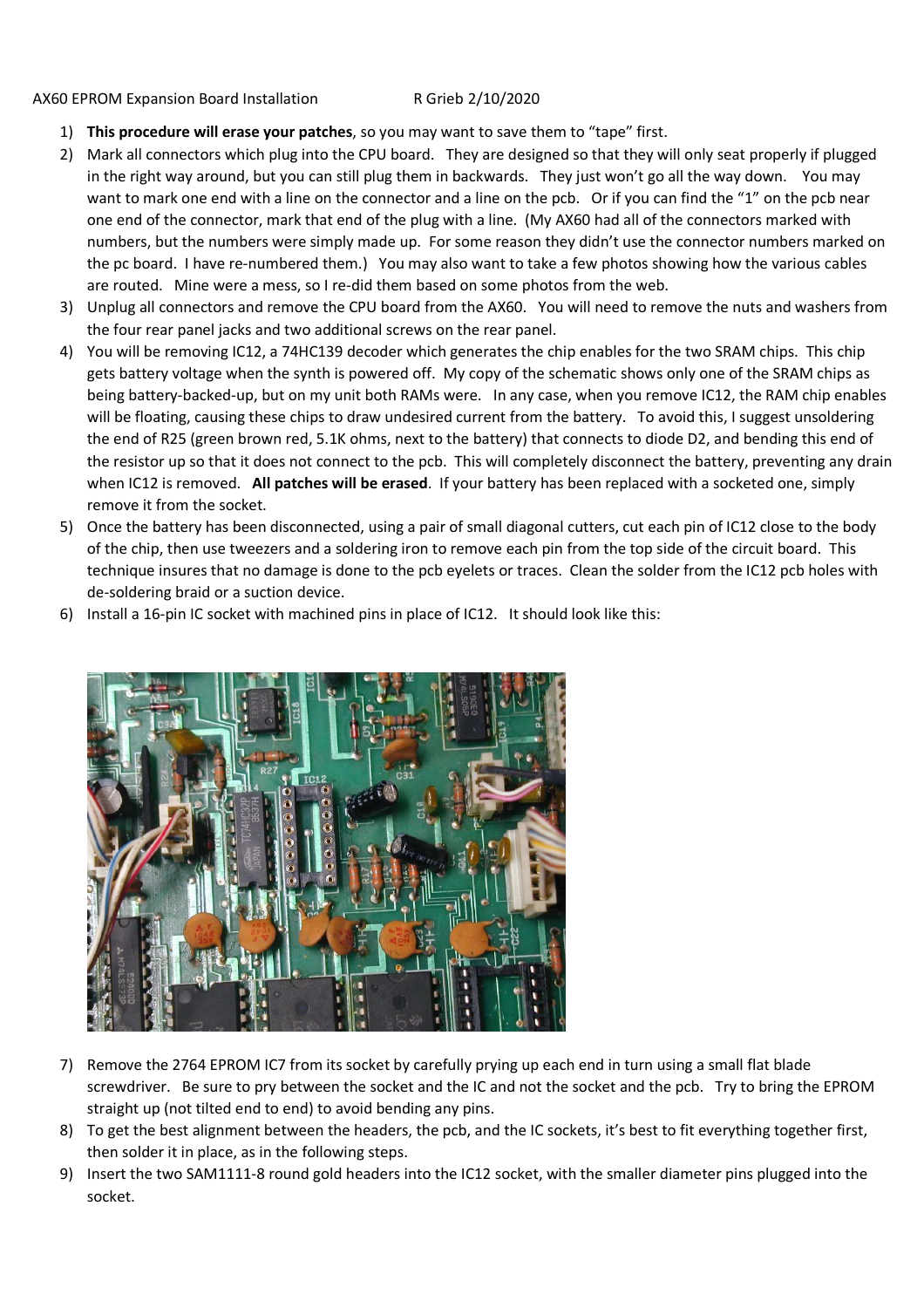- 10) Insert the longer pins of the Aries 28-pin header into the IC7 EPROM socket. (The pin 1 corner is rounded off)
- 11) Place the EPROM pcb onto the 16 gold header pins and the 28 header pins from the previous steps and gently push down on it to seat it. The gold pins are slightly higher than the Aries header ones, so the board will not be perfectly level. You will notice that the ends of the Aries header pins are just barely above the top surface of the pcb. If they are not above the pcb, gently push the pcb down onto the header.
- 12) Once you are satisfied that both ends of the board are seated properly, solder all pins of both headers on the top side of the pcb.
- 13) Carefully unplug the pcb from the AX60 board. Probably the best way to do this would be with a small screwdriver prying between the Aries header and the 28-pin IC socket. This header has more friction with its socket than the one at IC12.
- 14) Install the remaining components on the EPROM pcb. Note that the two smaller IC's are not facing in the same direction. Install the 2-pin male header at position JP1, but don't place the shorting jumper on it. Here is a layout capture showing the component placement. I have cut the trace between C1 and U2 pin 14 on the bottom of the board to correct an oversight.



15) Check the ceramic capacitors on the AX60 board which will be under the EPROM pcb and gently bend them over just enough to prevent them from hitting.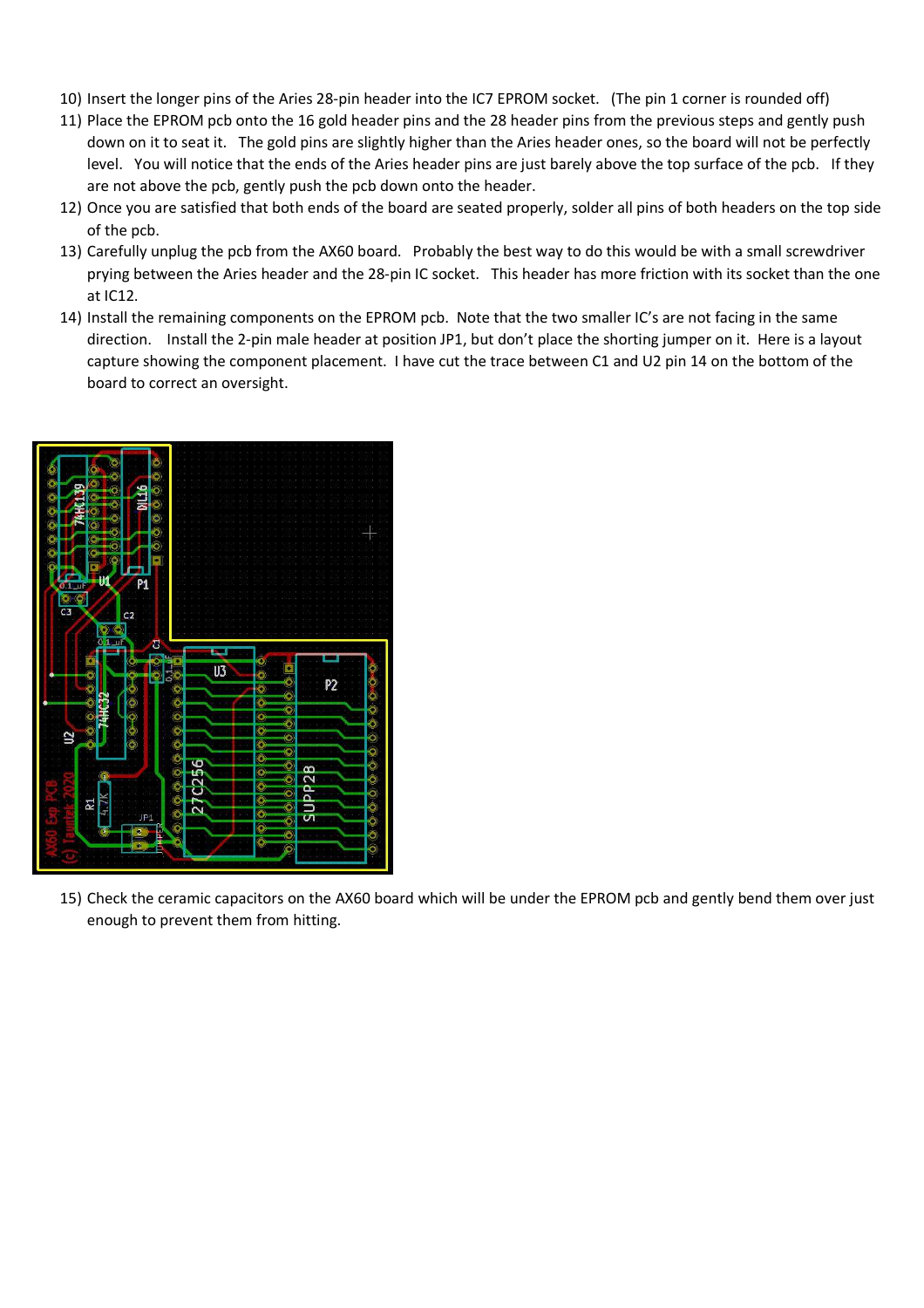16) Carefully plug the assembled pcb into the sockets at IC12 and IC7. You will mainly need to press (gently) on the board above the EPROM socket, after making sure that both sets of header pins are lined up with their sockets. This is how it should look:



- 17) After you have the pcb headers correctly inserted into the two IC sockets, and you are sure that the notches on the ICs match the silkscreen, reconnect R25 to apply battery power to the SRAMs.
- 18) If you have a DMM with a low DC voltage range, you can measure the voltage from one end of R25 to the other. On my unit I get 0.028mV across this resistor with the battery connected. Since R25 is 5.1K ohms, if the standby current is 1 uA, the voltage will be 5.1mV. So on my unit, the current is much lower than this. I would say that anything less than 5mV across R25 is probably OK. If your meter's lowest scale is 200 mV, then you may have trouble getting an accurate reading, but can still see if there is a standby current problem. If the meter shows 0.0mVolts, then you may not be making a good connection to R25.
- 19) After confirming that the standby current is correct, re-install the CPU board in the AX60. It's easy to cross-thread the nuts on the four ¼" jacks, so watch out for that. Re-connect all of the cables.
- 20) This completes the installation of the EPROM expansion board. You can revert to un-modified V1.2 firmware by installing the jumper at JP1. This would be useful in case you want to answer a "Did it do that before?" kind of question. You should only install or remove the jumper when the AX60 is powered off.